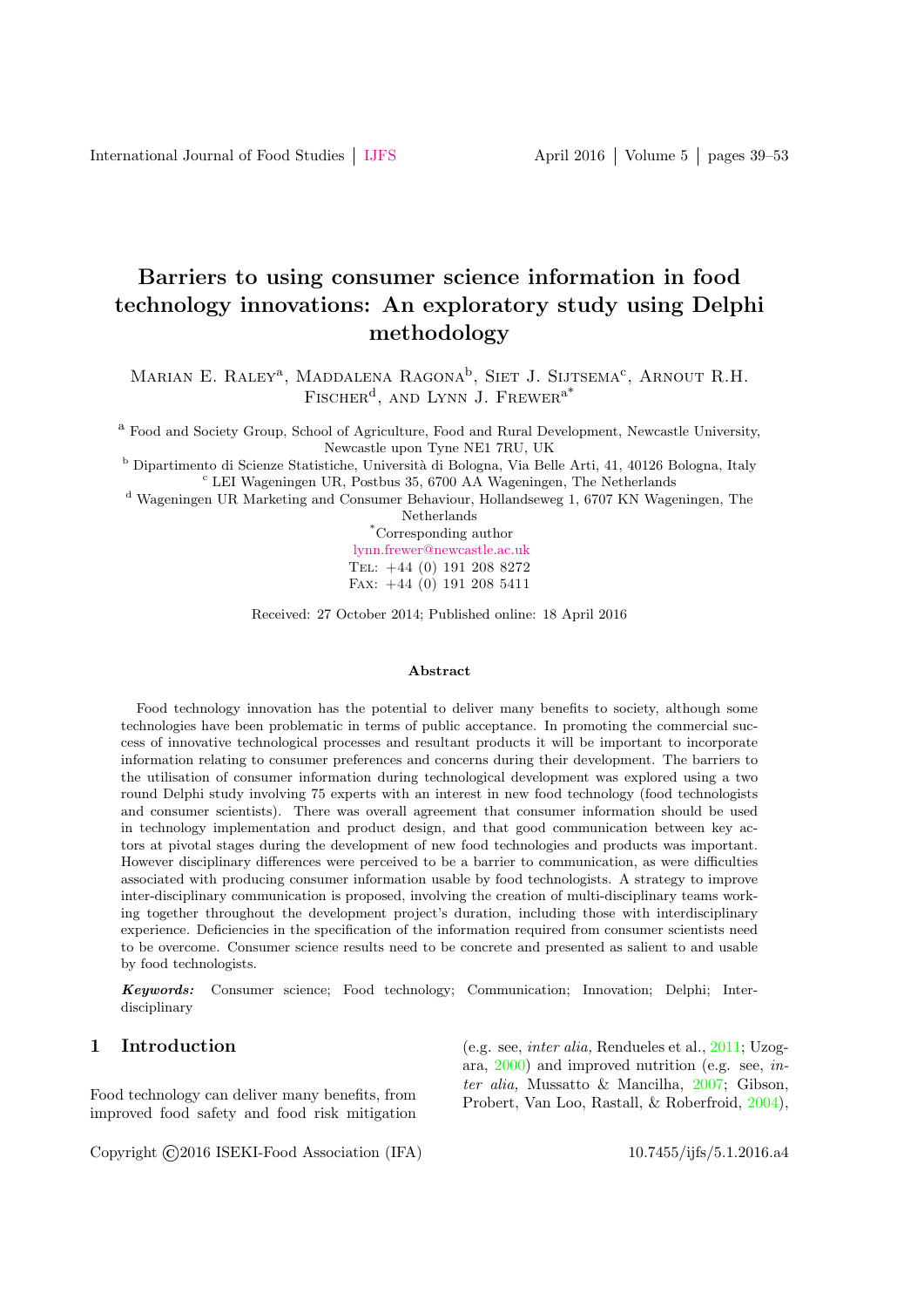to increased food sustainability (e.g. see, inter alia, Tilman, Balzer, Hill, & Befort, [2011;](#page-14-1) Toepfl, Mathys, Heinz, & Knorr, [2006\)](#page-14-2), and improved food security (FAO, [1996\)](#page-11-0). Technological innovation in food production may involve the application of emerging enabling technologies that are associated with societal disquiet such as genetic modification (GM) (see, inter alia, Costa-Font, Gil, and Traill [\(2008\)](#page-11-1), Gaskell et al.  $(2004)$ , Frewer et al.  $(2013)$ , nanotechnology (Gupta, Fischer, & Frewer, [2012;](#page-13-5) Macoubrie, [2004;](#page-13-6) Macnaghten, [2014;](#page-13-7) Siegrist, Keller, Kastenholz, Frey, & Wiek, [2007\)](#page-13-8), or synthetic biology (Torgersen, [2009\)](#page-14-3). In order to succeed in a highly competitive market, consumers must value novel products in order to accept and consume them (Stewart-Knox & Mitchell, [2003\)](#page-14-4). A high level of innovation failure in the food industry has been noted (Costa & Jongen, [2006\)](#page-11-2). Some technologies applied to innovative food production processes have proven problematic in terms of public acceptance (David & Thompson, [2011\)](#page-11-3).

Historically, research into the determinants of public acceptance of emerging food technologies has occurred subsequent to public rejection of a particular application. Examples include the research examining consumer acceptance and rejection of GM foods (e.g. Costa-Font et al., [2008;](#page-11-1) Gaskell et al., [2004\)](#page-13-3), food irradiation (e.g. Henson, [1995;](#page-13-9) Schutz, Bruhn, & Diazknauf, [1989\)](#page-13-10) and food additives (Shim et al., [2011\)](#page-13-11). To ensure novel food products align with consumer expectations, identification of those features of new technologies which are likely to be problematic in terms of public acceptance is needed, together with information about which products are likely be favoured by (some) consumers. There is an extensive consumer science literature which can deliver understanding of what and how consumer priorities and preferences are developed (e.g. Bettman, Luce, & Payne, [1998;](#page-11-4) Thompson, [1997\)](#page-14-5), and why public rejection of technologies may occur (e.g. Kleijnen, Lee, & Wetzels, [2009;](#page-13-12) Frewer, Bergmann, et al., [2011\)](#page-11-5). However, for this information to be incorporated into product design at an early stage of the innovation trajectory, interdisciplinary collaboration between food technologists (who typically have a life sciences or engineering background) and consumer scientists (frequently conducting research through application of social science theories and methodologies) is needed. Incorporating consumer information in the early stages of new product development processes has often been ignored or poorly executed (Ronteltap, van Trijp, Renes, & Frewer, [2007;](#page-13-13) van Kleef, van Trijp, & Luning, [2005\)](#page-14-6). Internal communication processes are an under-researched area with much existing research focusing on Asia, and frequently associated with small 'incremental' innovations rather than highly innovative changes (Jacobsen et al., [2014\)](#page-13-14).

The 'innovation' referred to in this paper does not directly relate to 'break-though' research (for example, the development of novel technologies) but rather how these technologies are applied to the agrifood sector. For example, there is considerable evidence to suggest that emerging technologies such as genetic modification, nanotechnology or synthetic biology are (largely) acceptable to the public, but that when these are applied within a specific sector the risks perceived by the public must be outweighed by the associated benefits of their application (Frewer et al., [2014\)](#page-11-6). However, the results of the research may equally apply to other forms of product innovation where consumer acceptance is required, but which do not necessarily involve the application of emerging technologies, in order to 'finetune' new food innovations in alignment with consumer expectations.

The research reported here was conducted as part of EU Framework Programme 7 project Connect4Action which focuses on improving communication between key actors during the food technology development process. The main goal of the research was to identify barriers to, and facilitators of, inclusion of consumer science research in food product development. The research aimed to elicit stakeholder opinion regarding effective sharing and incorporation of consumer information during the application of new food technologies, in order to inform the development of practical guidelines to improve internal communication in institutions with interests in food technology.

The specific research questions were:

When are the critical points for inclusion of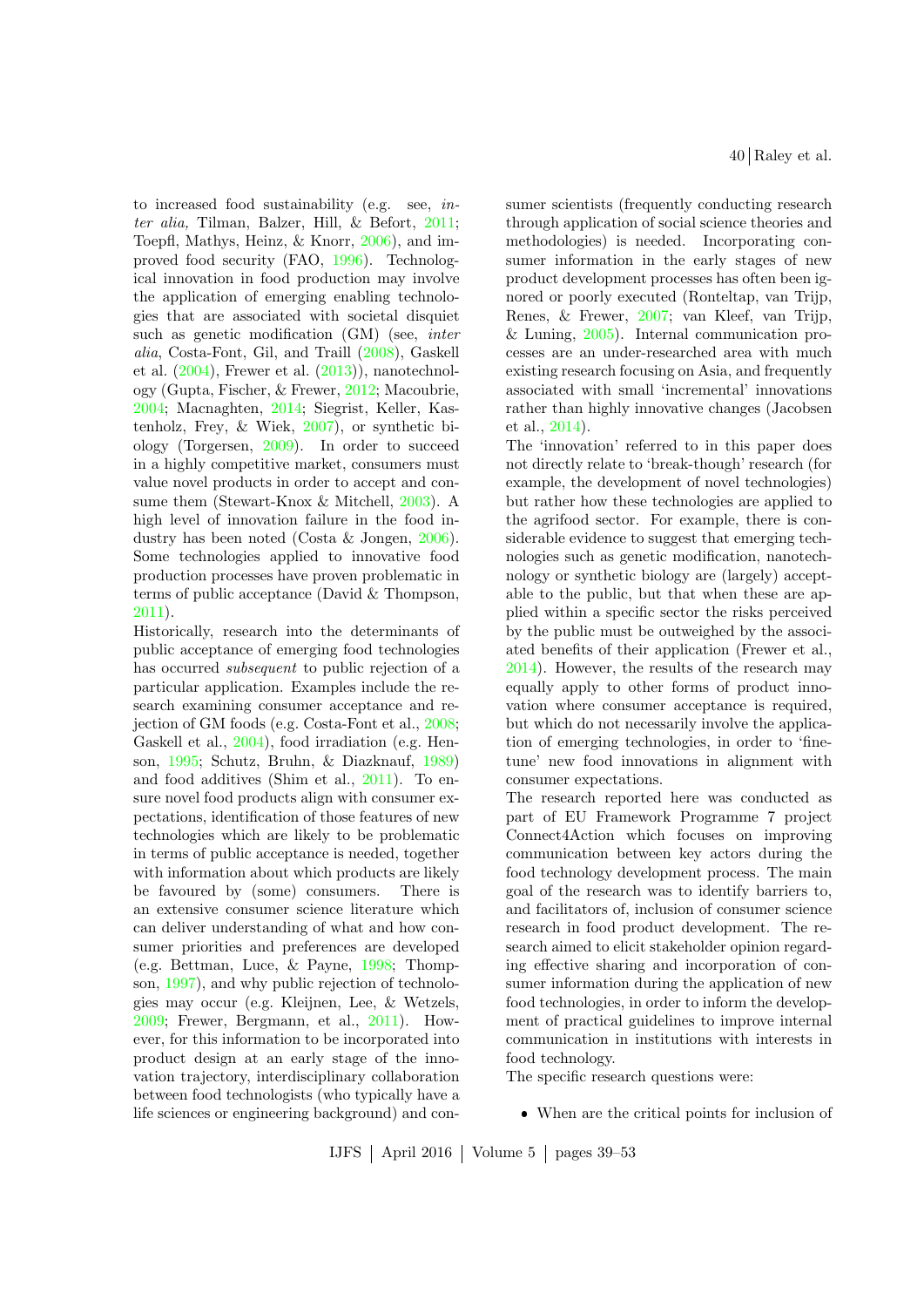consumer information in product design?

- What are the barriers which impede the incorporation of consumer information into food product design?
- How can the incorporation of consumer information into food product design be improved?

# 2 Methods

#### 2.1 Methodological issues

A two-round Delphi study was selected as an appropriate method for eliciting expert opinions (Linstone, Turoff, et al., [1975;](#page-13-15) Turoff, [1970\)](#page-14-7). Delphi involves iterated questionnaires being presented to anonymised groups of experts or stakeholders in a series of rounds to produce a 'group judgement'. Variations of the method exist, such as the number of rounds of questionnaires used, whether the first round is structured (quantitative) or unstructured (qualitative), and whether the process takes place 'online' (Gordon & Pease, [2006\)](#page-13-16). For this study, focused on integrating research within scientific communities currently working 'in parallel', and potentially geographically located throughout Europe, the Delphi method offers several advantages over other approaches. It avoids the difficulty of gathering stakeholder groups together as required for workshops (Walls, Rowe, & Frewer, [2011\)](#page-14-8) and overcomes the linguistic constraints which may apply in workshops to experts who are less fluent in the selected workshop language. Except for the first round, each questionnaire provides anonymised feedback from the previous round's responses. By sharing individual views anonymously, potential social and political interactions that take place within groups, which can prove counterproductive for identifying acceptable problem solutions, may be ameliorated.

# 2.2 Survey structure and design

#### Round 1 Delphi questionnaire

The first round Delphi questionnaire sought to identify the barriers which prevent the incorporation of information about consumer preferences during the development of new food technologies and derived products. The selection of topics built on the existing literature in the area together with the expertise of researchers and experts involved in the project. The inclusion of a preparatory workshop is frequently useful in the development of the first round questionnaire (Frewer, Fischer, et al., [2011\)](#page-11-7). An interactive workshop, comprising of researchers working on the project and invited experts, was held in The Hague, Netherlands in January 2012. The workshop was attended by a broad group which included natural and social scientists interested in new food technology, working in academia /research institutes, non-governmental organisations (NGOs) or industry. Due to its small scale and geographical location the workshop did not necessarily reflect the broader constituency of interested stakeholders.

A draft survey was developed and piloted by 2 individuals with profiles similar to the target participant group, and a final version was developed after further piloting. The final Round 1 survey contained 14 closed questions answered using a three point scale (either 'Yes' /'No' /'No opinion' or 'Agree'/ 'Disagree'/ 'No opinion'), each followed by an open question which allowed participants to explain or elaborate upon their answer. Open question responses allowed further analysis of participant opinions, and identified issues for use in Round 2 as feedback and/or as the basis of further questions. Eight questions elicited personal information (such as age, experience and disciplinary interest).

### Round 2 Delphi questionnaire

The Round 2 questionnaire contained themed groups of quantitative questions which aimed to gain deeper understanding of issues arising from Round 1, and introduce issues raised by individuals to all survey participants. Questions were preceded by controlled feedback which reported the level of agreement/ disagreement with Round 1 questions, accompanied by selected quotations which illustrated the main arguments given by participants to explain their responses. All Round 2 questions were answered using fivepoint Likert-like scales, anchored at either  $1=$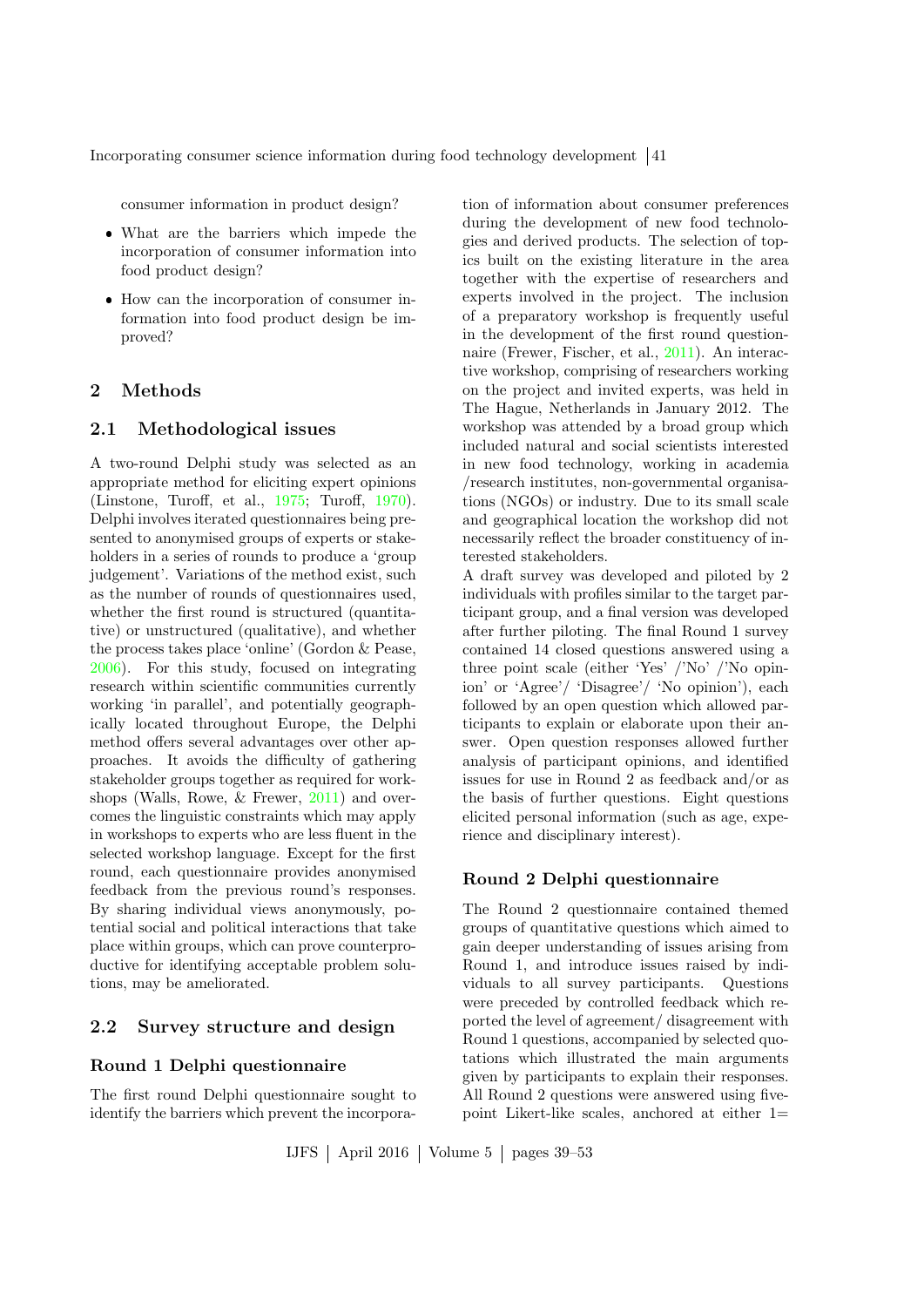'Strongly disagree' and 5= 'Strongly agree' or at  $1=$  'Very unimportant' and  $5=$  'Very important'. Both scales included the category 3='Neither agree or disagree' (or 'Neither important or unimportant'). A further 'Don't know' option was provided, and respondents were invited to comment on their responses. Copies of the questionnaires are available from the corresponding author.

# Participants

The study utilised a database of potential participants developed as part of the Connect4Action project consisting of individuals with interests in food technology and/or consumer science, and food innovation processes, primarily but not exclusively drawn from all areas of Europe, from a range of relevant stakeholder and end-user constituencies, including the food industry, academia and other research establishments, primary producers, NGOs and regulation/government.

#### Survey administration

The first questionnaire was administered in September 2012 with a 3 week deadline for completion. A reminder was sent after 2 weeks, and a final contact was made to extend the deadline by a further 2 weeks. The second questionnaire was administered in January 2013 with a 3 week deadline for completion, and a reminder was sent after 2 weeks. Both questionnaires were primarily administered on-line, but the questionnaire was also made available in English and Italian as a text document for completion off-line. Respondents had the option of completing the questionnaire in English, Spanish, Italian or Portuguese.

### 2.3 Sample characteristics

A total of 356 individuals were contacted with the Round 1 questionnaire from whom 75 usable responses were received, corresponding to a response rate of 21%. Of these, approximately 72% responded to the second round questionnaire (see Table [1\)](#page-4-0). This rate of attrition between rounds is typical of Delphi studies in42 Raley et al.

volving expert or professional stakeholder groups (e.g. Wentholt, Rowe, Koenig, Marvin, and Frewer [\(2009\)](#page-14-9). Round 1 participants were almost evenly split between consumer scientists and food technologists (28% and 32% respectively). A further 15% (referred to as 'Dual qualified') indicated they had interests in both food technology and consumer science. The final 25% were classified as 'other stakeholders'. In all, 73% were resident in the EU (Austria, Belgium, Finland, France, Germany, Greece, Hungary, Italy, Netherlands, Poland, Portugal, Romania, Slovenia, Spain, UK), 23% in non-member states in Europe and 4% outside Europe. The mean age of respondents was 45 years (minimum 25; maximum 65) and the mean years of experience was 18 (minimum 3; maximum 40). Overall 68% of Round 1 respondents reported experience in developing new food products. The proportion of consumer scientists with such experience was comparatively small at 52% (11 out of 21) compared to food technologists (23 of 24) and 'Dual qualified'  $(11/11)$ .

### 3 Results

### 3.1 Delphi study, Round 1 results

Qualitative responses were coded, and all closed choice (quantitative) questions divided into those where general agreement of opinion arose (Table [2\)](#page-5-0) or not (Table [3\)](#page-5-1). General agreement was defined as occurring when more than 70% of the participants agreed with a particular issue (see Frewer, Fischer, et al. [\(2011\)](#page-11-7). Participants agreed that external communication (between businesses and end-users) and internal communication (between key actors involved in new product development) is important during the process of food technology development if commercial failure is to be avoided. Responses to open questions emphasised the need to communicate consumer information between actors:

 'We should know and understand the wishes of consumers. Therefore the communication between actors is very important.' (Turkey, food technologist)

IJFS April 2016 Volume 5 pages 39–53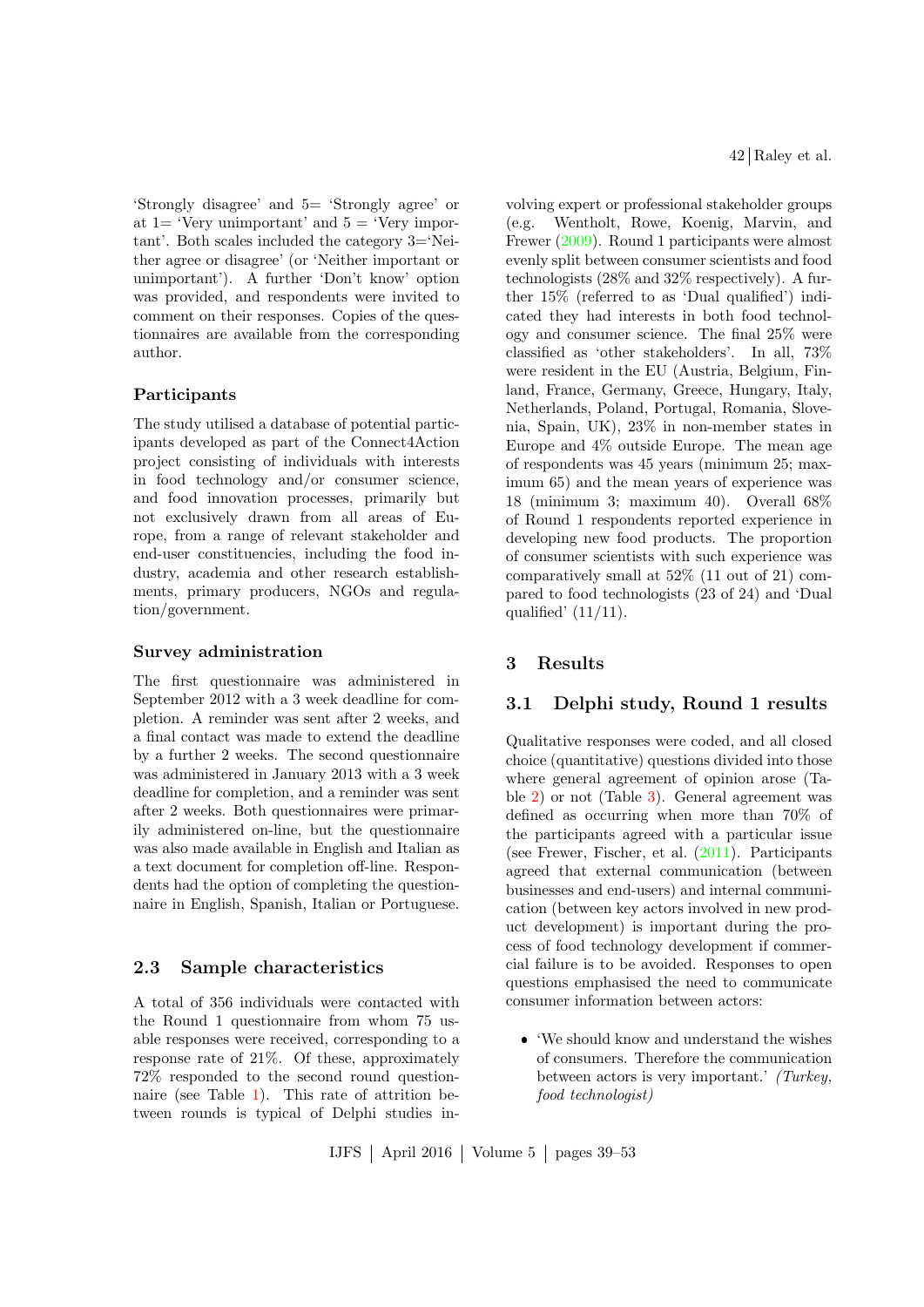| Participant characteristics    | Classification                                             | Round 1<br>participants<br>$n =$ | Round 2<br>participants<br>$n=$ | Response rate,<br>Round 2<br>(as % of round 1) |
|--------------------------------|------------------------------------------------------------|----------------------------------|---------------------------------|------------------------------------------------|
|                                | Consumer/social scientist                                  | 21                               | 9                               | 42.9                                           |
| Interest                       | Food technology                                            | 24                               | 22                              | 91.7                                           |
|                                | 'Dual qualified' (Consumer<br>Science and Food Technology) | 11                               | 8                               | 72.7                                           |
|                                | Other                                                      | 19                               | 15                              | 78.9                                           |
|                                | Primary production                                         | 3                                | $\overline{2}$                  | 66.7                                           |
|                                | Food industry                                              | 14                               | 11                              | 78.6                                           |
|                                | Academia/research centres                                  | 44                               | 31                              | 70.5                                           |
| Sector                         | Regulation/government                                      | 6                                | 4                               | 66.7                                           |
|                                | NGOs                                                       | 1                                | 1                               | 100.0                                          |
|                                | Other                                                      | 5                                | $\overline{4}$                  | 80.0                                           |
|                                | Missing                                                    | $\overline{2}$                   | 1                               | 50.0                                           |
| Professional experience of new | Experienced                                                | 51                               | 39                              | 76.5                                           |
| food product development       | Not-experienced                                            | 24                               | 15                              | 62.5                                           |
| Gender                         | Male                                                       | 41                               | 29                              | 70.7                                           |
|                                | Female                                                     | 34                               | 25                              | 73.5                                           |
|                                | Central/Eastern Europe                                     | 13                               | 10                              | 76.9                                           |
| Residence                      | Northern Europe                                            | 30                               | 21                              | 70.0                                           |
|                                | Southern Europe                                            | 29                               | 20                              | 69.0                                           |
|                                | Rest of the World                                          | 3                                | 3                               | 100.0                                          |
| Total respondents              |                                                            | 75                               | 54                              | 72.0                                           |

<span id="page-4-0"></span>Table 1: Response to the  $1^{st}$  and  $2^{nd}$  rounds of the Delphi questionnaire

 Simple mistakes can be avoided at an early stage. Improvements can be included during development and before production has been started.' (Austria, consumer scientist)

Participants agreed that problems exist relating to disciplinary differences, the adequacy of consumer research methods, and poor communication between food chain actors.

A number of questions did not result in participant agreement (Table [3\)](#page-5-1). These were mainly related to the transfer of data between consumer science and technology development and vice versa. 'No opinion' was commonly the most frequent response, indicating uncertainty regarding what happens to consumer science information after it has been gathered, even within the group with experience in new food product development.

# 3.2 Delphi study, Round 2 results

Tables [4](#page-6-0) to [8](#page-9-0) display results from Round 2 and show the weighted average for the whole sample. The weighted average corrects for the uneven sizes of 4 groups within the sample (consumer scientists, food technologists, dual qualified and 'other') to prevent bias towards the numerically largest group. Results for consumer scientists and food technologists are shown separately to highlight differences in responses.

# Critical points for inclusion of consumer information in product design

Table [4](#page-6-0) summarises results from a series of questions focused on participants' opinions regarding the stages in the product development cycle where consumer information is most relevant. A

IJFS April 2016 Volume 5 pages 39–53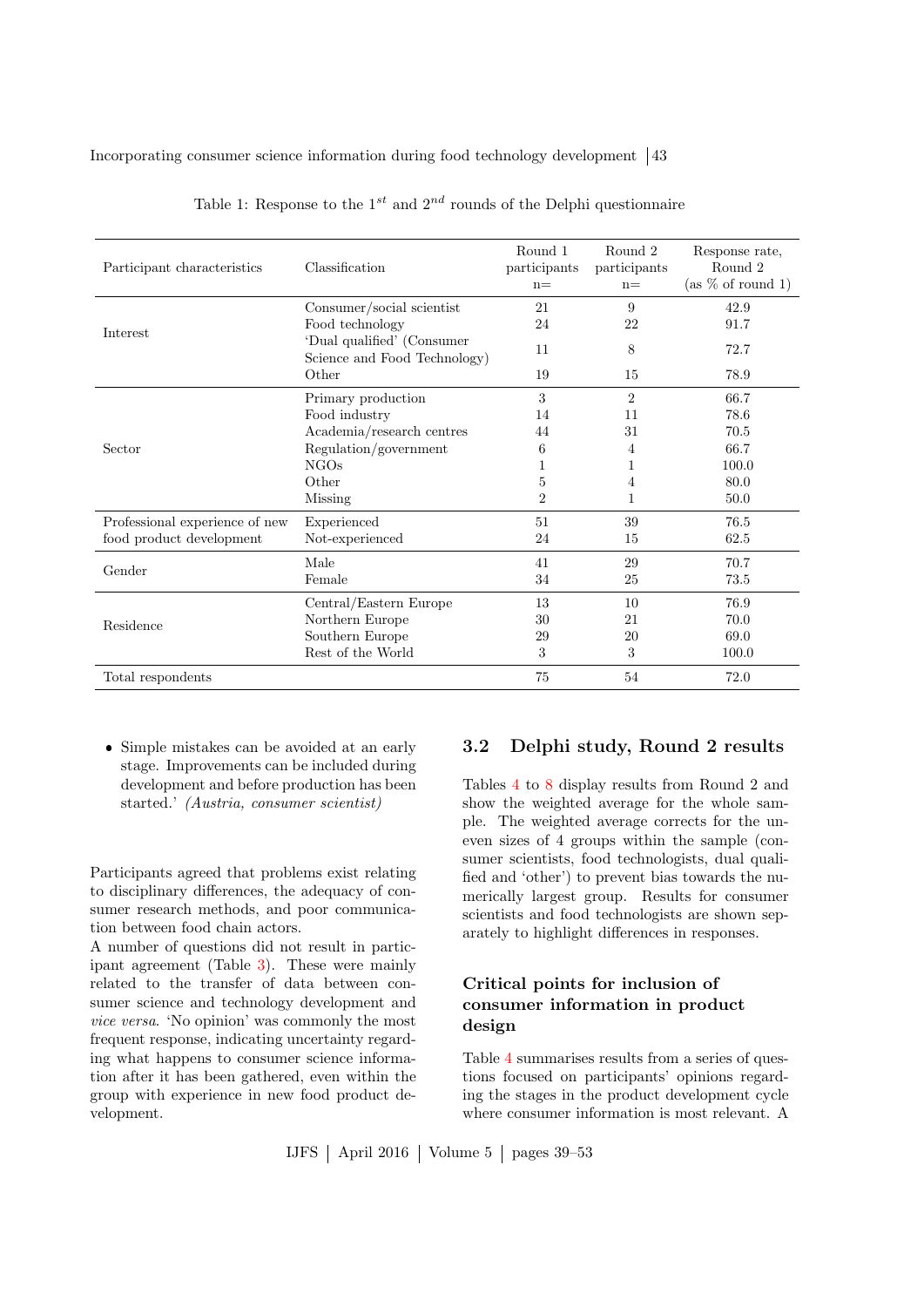<span id="page-5-0"></span>

|  |  | Table 2: Round 1 questions with consensus or 'majority' agreement by participants |  |  |  |
|--|--|-----------------------------------------------------------------------------------|--|--|--|
|  |  |                                                                                   |  |  |  |

| % agree<br>Issue<br>Development of new food technologies is important to enhance European<br>97.3<br>competitiveness in the agri-food sector |  |
|----------------------------------------------------------------------------------------------------------------------------------------------|--|
|                                                                                                                                              |  |
|                                                                                                                                              |  |
|                                                                                                                                              |  |
| Communication with end users/consumers about new food technologies is<br>94.4                                                                |  |
| critical to consumer acceptance                                                                                                              |  |
| It is important to take account of consumer preferences when developing<br>93.2                                                              |  |
| new food products                                                                                                                            |  |
| Communication between key actors (food technologists, consumer scientists,                                                                   |  |
| consumers, policy makers, etc.) along the process of food technology<br>91.7                                                                 |  |
| development is important to avoid commercial failure                                                                                         |  |
| Successful food technology development needs more effective consumer<br>76.7                                                                 |  |
| research methods to gather information about consumer preferences.                                                                           |  |
| Disciplinary differences represent an important barrier to communication<br>70.8                                                             |  |
| between food technologists and consumer scientists                                                                                           |  |
| There is poor communication between different food chain actors when<br>64.4                                                                 |  |
| developing food technologies.                                                                                                                |  |
| Is able to identify a communication problem between key actors which may                                                                     |  |
| 63.4<br>determine the failure of new food technologies                                                                                       |  |
| The development of food technologies is driven more by technological                                                                         |  |
| 63.4<br>advances than by consumer preferences and needs                                                                                      |  |

<span id="page-5-1"></span>

|  |  |  |  |  | Table 3: Round 1, areas where disagreement occurred |  |
|--|--|--|--|--|-----------------------------------------------------|--|
|--|--|--|--|--|-----------------------------------------------------|--|

|                                                                   | Participant responses |      |                               |  |  |  |
|-------------------------------------------------------------------|-----------------------|------|-------------------------------|--|--|--|
| <b>Issue</b>                                                      | Agree $\%$            |      | Disagree $\%$ No opinion $\%$ |  |  |  |
| Information about consumer requirements, priorities and needs     | 33.8                  | 17.6 | 48.6                          |  |  |  |
| are not communicated effectively to food technology developers.   |                       |      |                               |  |  |  |
| New consumer research findings often reach food technology        | 27.0                  | 23.0 | 50.0                          |  |  |  |
| developers too late to be of any use                              |                       |      |                               |  |  |  |
| Consumer scientists do not make an effective use of information   | 25.7                  | 18.9 | 55.4                          |  |  |  |
| on food technology development in their research.                 |                       |      |                               |  |  |  |
| Consumer scientists do not interpret research about consumer      |                       |      |                               |  |  |  |
| priorities and preferences in a way that would be actionable and  | 27.0                  | 24.3 | 48.6                          |  |  |  |
| salient to new technology development.                            |                       |      |                               |  |  |  |
| The food technology development process is too slow in responding | 25.0                  | 40.3 | 34.7                          |  |  |  |
| to changes in consumer needs and concerns                         |                       |      |                               |  |  |  |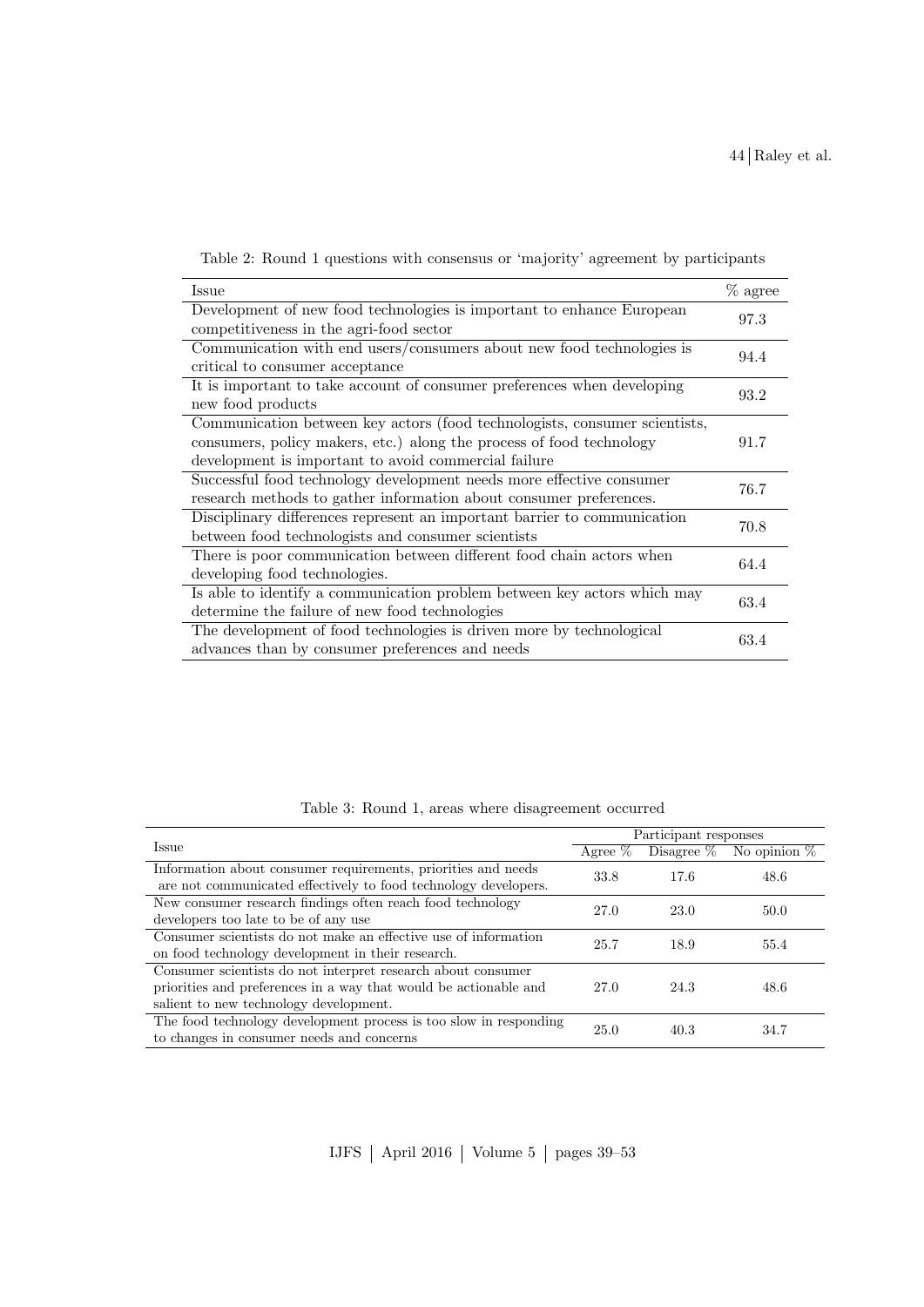<span id="page-6-0"></span>Table 4: Importance/unimportance of incorporating information about consumer preferences at each stage of new process and product development

|                                                                                                                      |                                                            | $All^a$           |                   | Food Technologists |                  | Consumer scientists |  |  |  |  |
|----------------------------------------------------------------------------------------------------------------------|------------------------------------------------------------|-------------------|-------------------|--------------------|------------------|---------------------|--|--|--|--|
|                                                                                                                      | Percentage of participants in stakeholder group indicating |                   |                   |                    |                  |                     |  |  |  |  |
|                                                                                                                      | important or unimportant at development stage <sup>b</sup> |                   |                   |                    |                  |                     |  |  |  |  |
| Development stage                                                                                                    | 11Р<br>important                                           | ПF<br>unimportant | ПP<br>unimportant | 117<br>unimportant | 11F<br>important | 11Р<br>unimportant  |  |  |  |  |
|                                                                                                                      |                                                            |                   |                   |                    |                  |                     |  |  |  |  |
| Before starting work on developing the new technological process                                                     | 68.7                                                       | 25.7              | 86.4              | 4.5                | 66.7             | 33.3                |  |  |  |  |
| During development of the new technological process                                                                  | 57.8                                                       | 13.9              | 59.1              | 9.1                | 44.4             | 33.3                |  |  |  |  |
| Before starting to develop the new product                                                                           | 95.6                                                       | $0.0\,$           | 100.0             | 0.0                | 88.9             | 0.0                 |  |  |  |  |
| Early in the product development process                                                                             | 82.3                                                       | 5.9               | 72.7              | 4.5                | 88.9             | 0.0                 |  |  |  |  |
| Late in the product development process                                                                              | 62.3                                                       | 18.2              | 45.5              | 18.2               | 55.6             | 22.2                |  |  |  |  |
| Before marketing activity starts                                                                                     | 88.1                                                       | 9.6               | 90.9              | 0.0                | 100.0            | 0.0                 |  |  |  |  |
| After the first generation of products has entered the market<br>(assuming modifications can be made at this stage). | 92.5                                                       | 3.4               | 95.5              | 0.0                | 87.5             | 0.0                 |  |  |  |  |

For clarity of display the responses 'Very important' and 'Important' have been combined into 'All important', and 'Very unimportant' and 'Unimportant' into 'All unimportant'. <sup>a</sup> weighted to adjust for non-equal sample sizes.

b 'Neither important or unimportant' and 'Don't know' responses used in percentage calculations but not displayed.

distinction was made between the development of new food technologies (or processes) which referred to the generation and development of underlying scientific processes, and the *development* of new food products which referred to the development of food products which utilise new technology.

Information about consumer preferences was considered useful throughout the development process, and seemed most relevant when considering translation of enabling technologies to specific products, especially at the stages when critical decisions are made prior to product development and marketing activities, and in response to feedback following product launch. Interestingly, the food technologists attached greater importance to consumer science information in the earliest stages of technological development compared to consumer scientists. Public engagement with early developments in technological trajectories may be essential so that due consideration may be given to societal concerns and priorities.

# Barriers to using consumer science information

Failure to incorporate information concerning consumer preferences and requirements into product design means consumers may reject new products. In Round 2 of the Delphi, respondents were asked to indicate the extent to which they agreed or disagreed with potential reasons, based on open responses in round 1, which explain why it is difficult for food technology developers to act upon information produced by consumer / social scientists (Table [5\)](#page-8-0). Again a number of 'Neither agree or disagree' responses were received, as indicated by row totals of less than 100%.

The Round 2 results did not show a consensus, but showed differences in the responses of food technologists and consumer scientists. In summary, the food technologists perceived consumer science information as lacking specificity and difficult to apply whereas consumer scientists indicated that food technologists are unable to understand consumer science information and its significance. Substantial disagreement to some questions existed within both the consumer scientists and food technologist groups, suggesting variability in participants' individual experi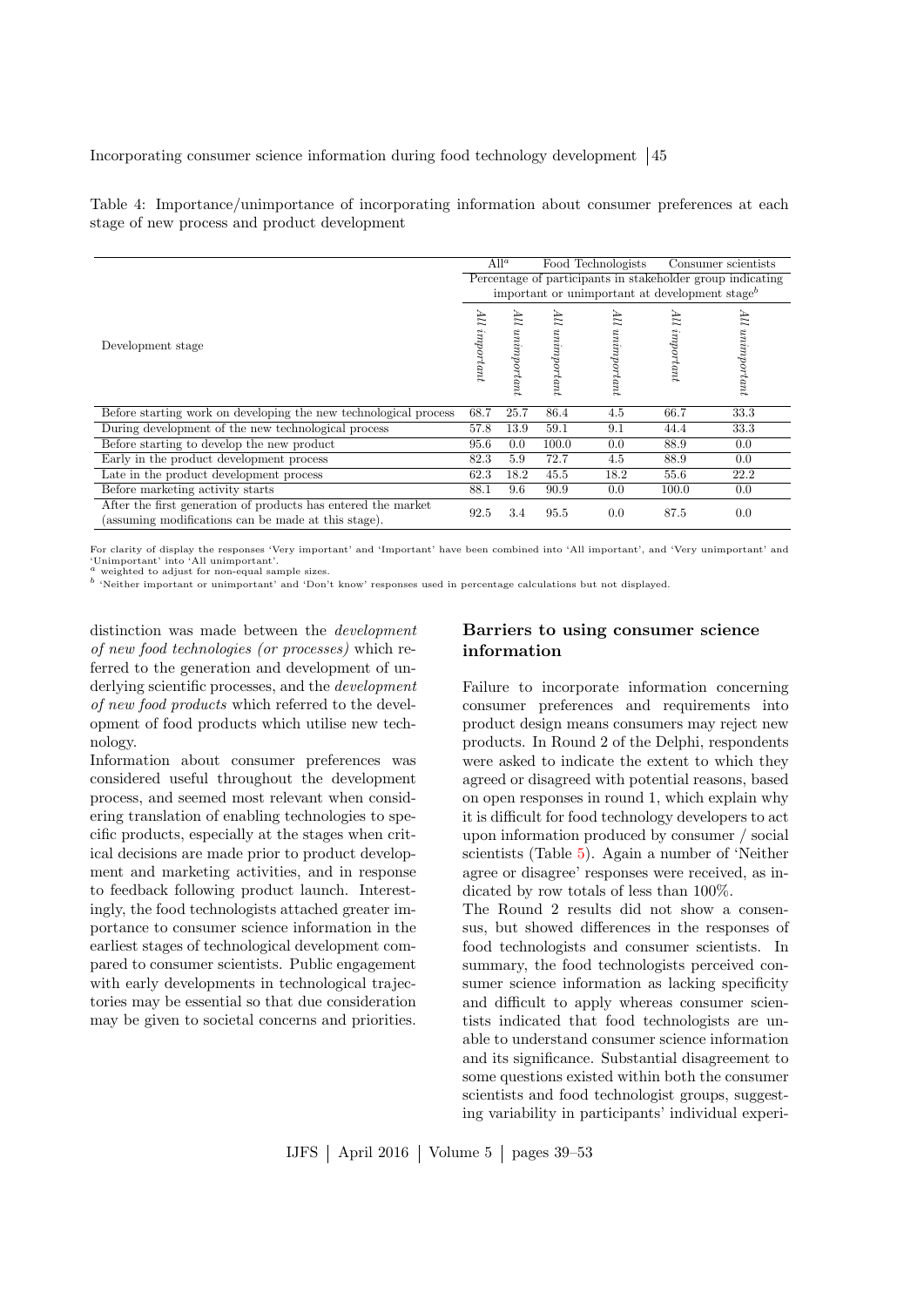ences.

Consumer science research will be valued by food technology and product developing communities only if it utilises robust methodologies, and if the results can be translated into concrete and actionable outcomes in the context of food technology. In round 1 of the Delphi, 76% of respondents agreed that more effective consumer research methods are needed to determine consumer preferences. In Round 2, respondents were asked to indicate to what extent they agreed or disagreed with a set of statements developed from the open comments from Round 1 (Table  $6$ ). There was consensus that, in designing studies, consumer scientists need knowledge and understanding of the technology being developed. Half of both groups indicated that consumer scientists did not have the information they needed to design good studies due to poor specification of the task and a deficit in available information about risk and uncertainty. Improved communication between the 2 disciplines including engaging both consumer scientists and food technologists in the design and interpretation of consumer science research is indicated.

# Improving the incorporation of consumer information into food product design

According to the first round of the Delphi, communication between food technologists and consumer scientists is sometimes ineffective (see Table [2\)](#page-5-0). In round 2, participants were asked whether various measures, identified from open responses in round 1, would improve interdisciplinary communication. Table [7](#page-9-1) shows a high level of agreement for most proposed measures. These revolved round establishing an inter-disciplinary team which includes individuals possessing a good understanding of more than one disciplinary area. Formal management interventions to facilitate communication received less approval, and food technologists gave less approval than consumer scientists to allocating budgetary resources to the issue.

The specific activities by which these measures would be implemented during development 46 Raley et al.

projects showed a consensus that direct communication between individuals throughout the project life, through meetings and joint working, is important (Table [8\)](#page-9-0). Again there was weaker support for including 'interpreters', yet strong support for embedding inter-disciplinary knowledge by including individuals who are experienced in cross-disciplinary working.

### 4 Discussion

Study participants agreed that interactive communication between key actors (food technologists, consumer scientists, policy makers and other important actors) during the process of food technology development is important if commercial failure is to be avoided. In particular, the need to consider consumer preferences and priorities early was identified as a priority. Consumer scientists perceive the difficulty that food technologists have in understanding and interpreting relevant consumer information as a barrier to effective communication between the disciplines, whereas food technologists perceive 'imprecise reporting' by consumer scientists as an impediment.

There is a need to improve communication between consumer scientists and food technologists, as this will lead to better coordination of work activities and release synergies between the disciplines. This might be achieved through, for example, face-to-face and collaborative meetings within institutions and across research communities. The creation of multidisciplinary teams who work together throughout the entire process of novel product development would increase communication. Interdisciplinary teams could be constructed to include a mixture of researchers with mono-disciplinary skills and interdisciplinary experience (see Fischer, de Jong, de Jonge, Frewer, and Nauta [\(2005\)](#page-11-8)), and/or a working knowledge of both food technology and consumer science. Such measures may not be practical in smaller companies, where the skills base is less extensive, and there is a need to develop structures to broker partnerships between organisations with the relevant expertise, assuming appropriate mechanisms for intellectual property are put into place. In addition,

IJFS April 2016 Volume 5 pages 39–53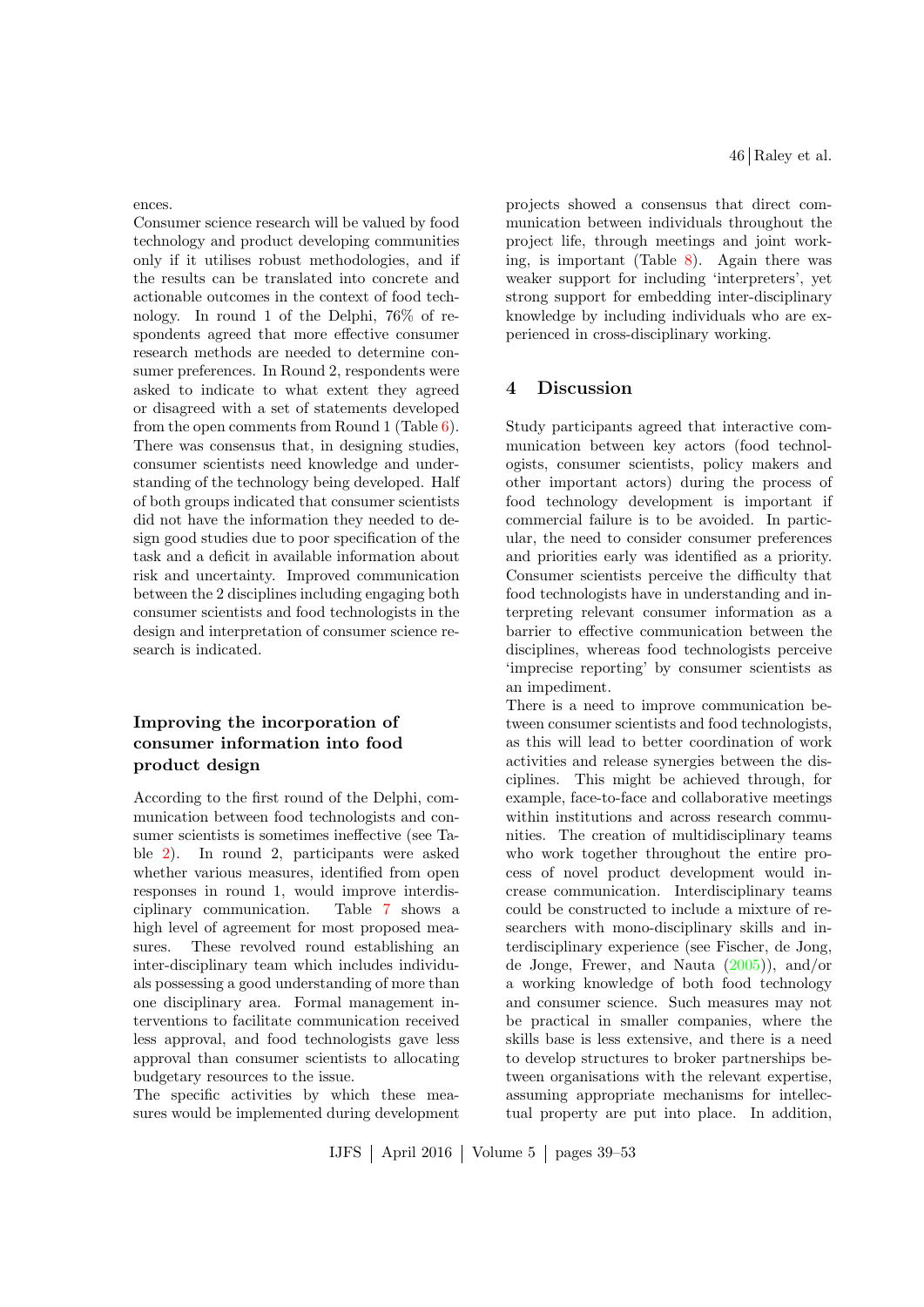<span id="page-8-0"></span>Table 5: Agreement or disagreement with the reasons provided regarding why consumer science information is not used by food technologists in food product development

|                                                                    | $All^a$<br>Food Technologists<br>Consumer scientists      |           |       |                   |       |              |  |  |  |  |
|--------------------------------------------------------------------|-----------------------------------------------------------|-----------|-------|-------------------|-------|--------------|--|--|--|--|
|                                                                    | Percentage of participants in stakeholder                 |           |       |                   |       |              |  |  |  |  |
|                                                                    | $qroup$ indicating agreement or disagreement <sup>b</sup> |           |       |                   |       |              |  |  |  |  |
| Reasons                                                            | 11F                                                       | 11V       | 11F   | ПF                | ПP    |              |  |  |  |  |
|                                                                    | agree                                                     |           | agree | $\emph{disagree}$ | agree | All disagree |  |  |  |  |
|                                                                    |                                                           | dis agree |       |                   |       |              |  |  |  |  |
|                                                                    |                                                           |           |       |                   |       |              |  |  |  |  |
| Information from consumer scientists is not specific enough to the | 57.6                                                      | 12.9      | 63.6  | 4.5               | 44.4  | 22.2         |  |  |  |  |
| actual product or process being developed.                         |                                                           |           |       |                   |       |              |  |  |  |  |
| Information from consumer scientists is not concrete enough for    | 55.4                                                      | 20.8      | 54.5  | 18.2              | 44.4  | 33.3         |  |  |  |  |
| product and process developers to use in decision making.          |                                                           |           |       |                   |       |              |  |  |  |  |
| It takes too long for consumer scientists to report their findings | 45.3                                                      | 12.2      | 47.6  | 14.3              | 44.4  | 22.2         |  |  |  |  |
| to food technology developers.                                     |                                                           |           |       |                   |       |              |  |  |  |  |
| Interpretation of the significance of information from consumer    | 60.8                                                      | 24.2      | 45.5  | 27.3              | 66.7  | 22.2         |  |  |  |  |
| scientists is difficult for food technologists.                    |                                                           |           |       |                   |       |              |  |  |  |  |
| Food technologists do not share the language or terminology        | 56.3                                                      | 12.8      | 54.5  | 13.6              | 66.7  | 0.0          |  |  |  |  |
| used by consumer scientists.                                       |                                                           |           |       |                   |       |              |  |  |  |  |
| Food technology developers have no experience in or where          | 40.2                                                      | 23.4      | 45.5  | 22.7              | 44.4  | 0.0          |  |  |  |  |
| and when to obtain consumer science information.                   |                                                           |           |       |                   |       |              |  |  |  |  |
| Food technology developers do not know how to apply                | 44.6                                                      | 25.5      | 45.5  | 31.8              | 55.6  | 0.0          |  |  |  |  |
| consumer science information.                                      |                                                           |           |       |                   |       |              |  |  |  |  |

Responses have been combined: 'Strongly agree' and 'Agree' have been combined into 'All agree', and 'Strongly disagree' and 'Disagree' into 'All disagree'. <sup>a</sup> weighted to adjust for non-equal sample sizes.

<sup>b</sup> 'Neither important or unimportant' and 'Don't know' responses used in percentage calculations but not displayed.

<span id="page-8-1"></span>Table 6: Agreement or disagreement with the reasons provided regarding what can be done to improve methodologies used in consumer science relevant to food technology developers

|                                                                                                                        | $All^a$<br>Food Technologists                                                                               |                              |             |                 |                         | Consumer scientists |
|------------------------------------------------------------------------------------------------------------------------|-------------------------------------------------------------------------------------------------------------|------------------------------|-------------|-----------------|-------------------------|---------------------|
|                                                                                                                        | Percentage of participants in stakeholder<br><i>group indicating agreement or disagreement</i> <sup>b</sup> |                              |             |                 |                         |                     |
|                                                                                                                        | ПF<br>agree                                                                                                 | $\overline{\mu}$<br>disagree | ПF<br>agree | 11F<br>disagree | $\overline{m}$<br>agree | 11F<br>$i$ disagree |
| Consumer scientists need to understand and be able to explain<br>the pros and cons of the product/process to consumers | 88.8                                                                                                        | 1.8                          | 95.5        | 0.0             | 87.5                    | 0.0                 |
| It is important for consumer scientists to understand how the<br>technology works.                                     | 79.5                                                                                                        | 6.9                          | 81.8        | 13.6            | 75.0                    | 0.0                 |
| Often there is not enough information available about risk and<br>uncertainty for consumer scientists to use           | 56.8                                                                                                        | 9.9                          | 50.0        | 18.2            | 62.5                    | 0.0                 |
| It is not clear to consumer scientists what information food<br>technology developers want from them.                  | 54.1                                                                                                        | 8.1                          | 50.0        | 13.6            | 50.0                    | 12.5                |
| Consumer scientists need to adopt more effective methods for<br>gathering information about consumer preferences.      | 52.6                                                                                                        | 15.0                         | 59.1        | 4.5             | 62.5                    | 25.0                |

 $^{\,a}$  weighted to adjust for non-equal sample sizes.

<sup>b</sup> 'Neither agree or disagree' and 'Don't know' responses used in percentage calculations but not displayed.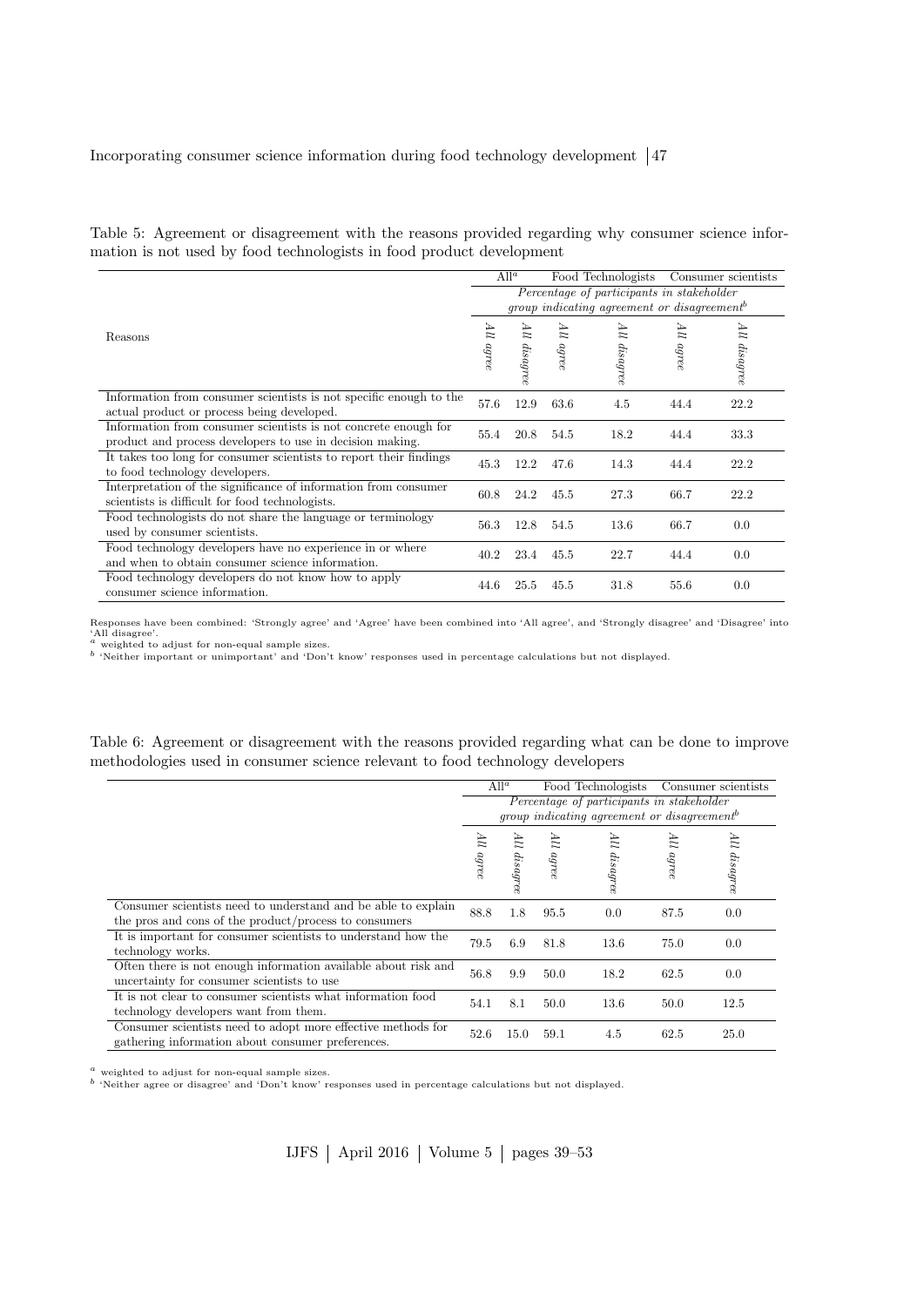|                                                                                                                        | All <sup><math>a</math></sup> | Food<br>technologists<br>$(n=22)$<br>% | Consumer<br>scientists<br>$(n=9)$<br>$\%$ |
|------------------------------------------------------------------------------------------------------------------------|-------------------------------|----------------------------------------|-------------------------------------------|
| Explicitly recognise interdisciplinary communication as an important<br>part of food development projects.             | 97.0                          | 100.0                                  | 87.5                                      |
| Establish a multidisciplinary team for the project.                                                                    | 100.0                         | 100.0                                  | 100.0                                     |
| Train multidisciplinary individuals who can contribute to both the<br>new technology development and consumer science. | 82.5                          | 90.9                                   | 87.5                                      |
| Allocate part of the project budget specifically to aid communication<br>between different disciplines and partners.   | 75.2                          | 63.6                                   | 87.5                                      |
| Establish one person with a specific role of managing and<br>facilitating communication.                               | 59.7                          | 63.6                                   | 50.0                                      |
| In the team, include at least one person in the research team who is<br>able to understand different disciplines.      | 91.7                          | 86.4                                   | 87.5                                      |

<span id="page-9-1"></span>Table 7: Percentage of stakeholders in each stakeholder group who agreed that possible measures, derived from Round 1 responses, will improve inter-disciplinary communication<sup>b</sup>

 $a$  weighted to adjust for non-equal sample sizes.

<sup>b</sup> 'Neither agree or disagree' and 'Don't know' responses used in percentage calculations.

<span id="page-9-0"></span>Table 8: Percentage of stakeholders in each stakeholder group who indicated that proposed activities for improving inter-disciplinary communication, derived from Round 1 responses, are important or very  $important<sup>b</sup>$ 

|                                                                                                                                                            |         | Food          | Consumer   |
|------------------------------------------------------------------------------------------------------------------------------------------------------------|---------|---------------|------------|
|                                                                                                                                                            | $All^a$ | technologists | scientists |
|                                                                                                                                                            |         | $(n=22)$      | $(n=9)$    |
|                                                                                                                                                            |         | $\%$          | $\%$       |
| Face-to-face interaction and listening to each other                                                                                                       | 100.0   | 100.0         | 100.0      |
| Reading reports and papers from other disciplines, to become<br>familiar with their approaches, methods and terminology.                                   | 82.3    | 86.4          | 75.0       |
| Individuals working together on elements of the project.                                                                                                   | 93.8    | 76.2          | 100.0      |
| Including 'interpreters' in development projects (i.e.<br>individuals who understand the methods and vocabulary of<br>both social science and technology). | 76.5    | 77.8          | 71.4       |
| Recruiting team members with experience of successful<br>cross-disciplinary work.                                                                          | 90.5    | 86.4          | 85.7       |
| Interaction between different disciplines throughout the<br>whole process of development.                                                                  | 95.3    | 100.0         | 87.5       |

 $a$  weighted to adjust for non-equal sample sizes.<br> $b$  'Neither agree or disagree' and 'Don't know' responses used in percentage calculations.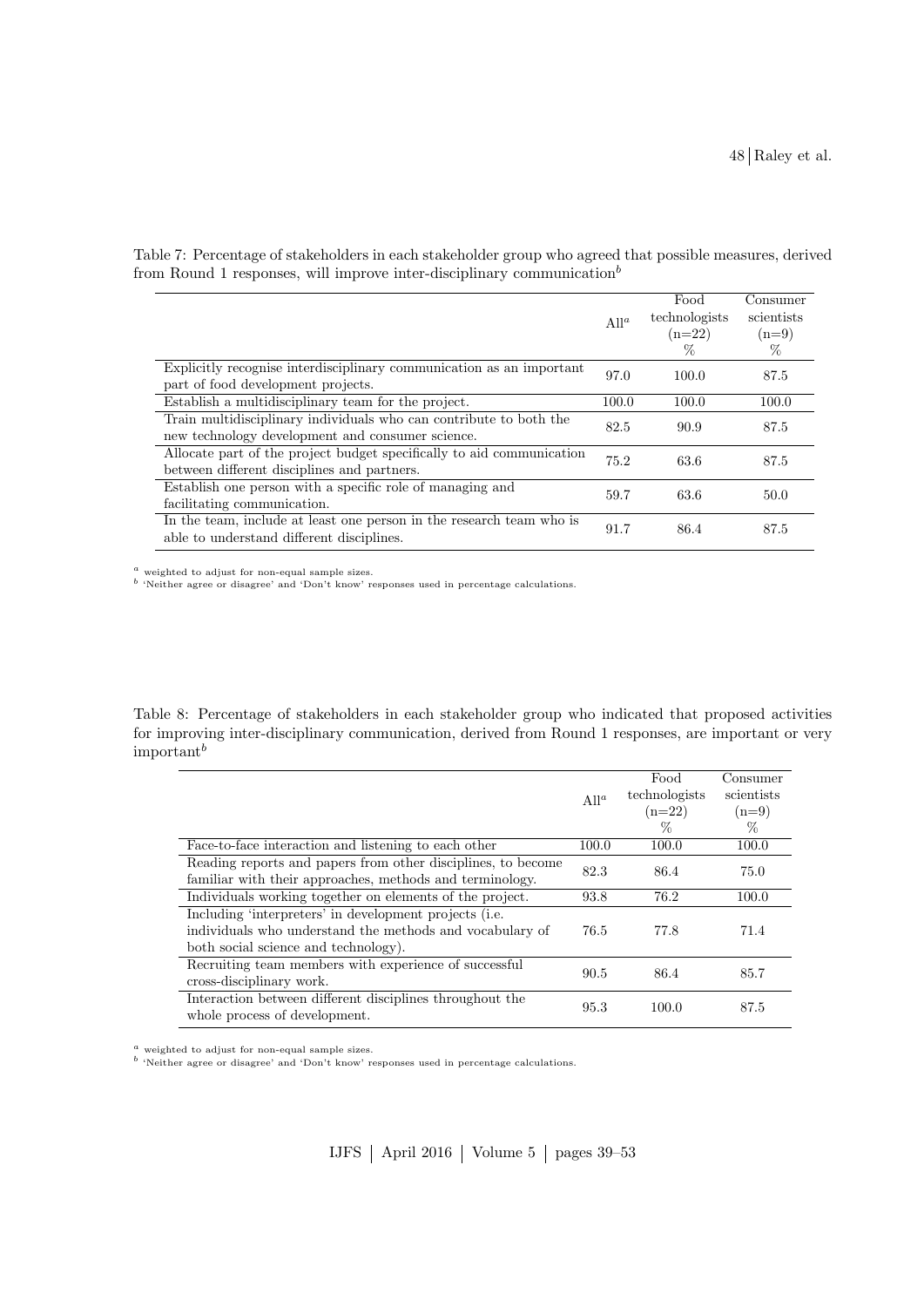the orientation of food technologists themselves should be taken into consideration as these may result in different attitudes towards cooperation. Some product developers are more technology and cost-oriented, preferring traditional work methods, while others are more customer and consumer-oriented (Sijtsema, Backus, Linnemann, & Jongen, [2004\)](#page-13-17).

Despite recognition across the stakeholder communities that consumer science information is an important part of food technology implementation and application, the process by which and when it is incorporated into technology implementation and product development is not well defined. A number of barriers to communication were identified, and key recommendations for overcoming them are provided (Figure [1\)](#page-12-0). Future research to test these recommendations in food technology development and application environments is needed.

Given that there is a need to introduce consumer science into the technological innovation process, interdisciplinary courses which incorporate both consumer science and food technology should be more extensively taught within the higher education sector, as well as being included in Continuing Personal Development courses and curricula targeting professionals.

# 4.1 Limitations of the research

The main limitations arise from the size and composition of the stakeholder sample. This reflects a problem encountered in many studies that involve experts, namely the difficulty in communicating with relevant experts and securing their involvement in research. The 75 useable responses obtained to the Delphi round 1 questionnaire was sufficient for exploratory analysis but limited the scope for between-group comparisons. Industry in particular was underrepresented (19% of the sample). Nonetheless, the sample delivered useful insights, as 68% of round 1 respondents reported experience in developing new food products (72% of round 2 respondents), and 45% had worked in a food technology team (50% of round 2 respondents). One gap related to the situation as experienced by SMEs, as their participation rates were very low. Despite efforts to recruit respondents from this sector, (for example, personal mailings and invitations, and presentations at relevant conferences), their participation did not increase. This may reflect SME perceptions that the topic is of little relevance, or that the perceived gains from participation are too small to be worthwhile.

Whilst the analysis relied on descriptive statistics, the low response rate and domination of the sample by academic institutions needs to be taken into account when interpreting the data, and represents a limitation of the research.

# 4.2 Further research

A next stage involving 'piloting' the recommendations in a real food technology and product development environment is needed.

The study also highlights a need to encourage low response stakeholder constituencies to participate. Participation involves high levels of involvement in the topic and time commitment, which might explain why low response rates from some constituencies (in particular SMEs and NGOs) were reported. Increasing dissemination of the results (e.g. through academic or professional conference presentations), may facilitate greater willingness to participate in future studies. Continuous emphasis on the relevance of consumer science to improve consumer acceptability of the final product of the food technology process is likely to be highly relevant to potential study participants.

There is clearly a need to explore the issues identified in this research in smaller companies across the European Economic area. It is suggested that a better response rate may be obtained using personal face-to-face interviews, (although given the breadth of activities in the agri-food sector there is a need to sample a broad range of SME stakeholders in each country and across different areas of product innovation), which may be a fruitful topic for research activities in the future.

One way of overcoming barriers between the different disciplines may be through the use of quality function deployment (QFD). QFD is a management tool that 'provides a visual connective process to help teams focus on the needs of the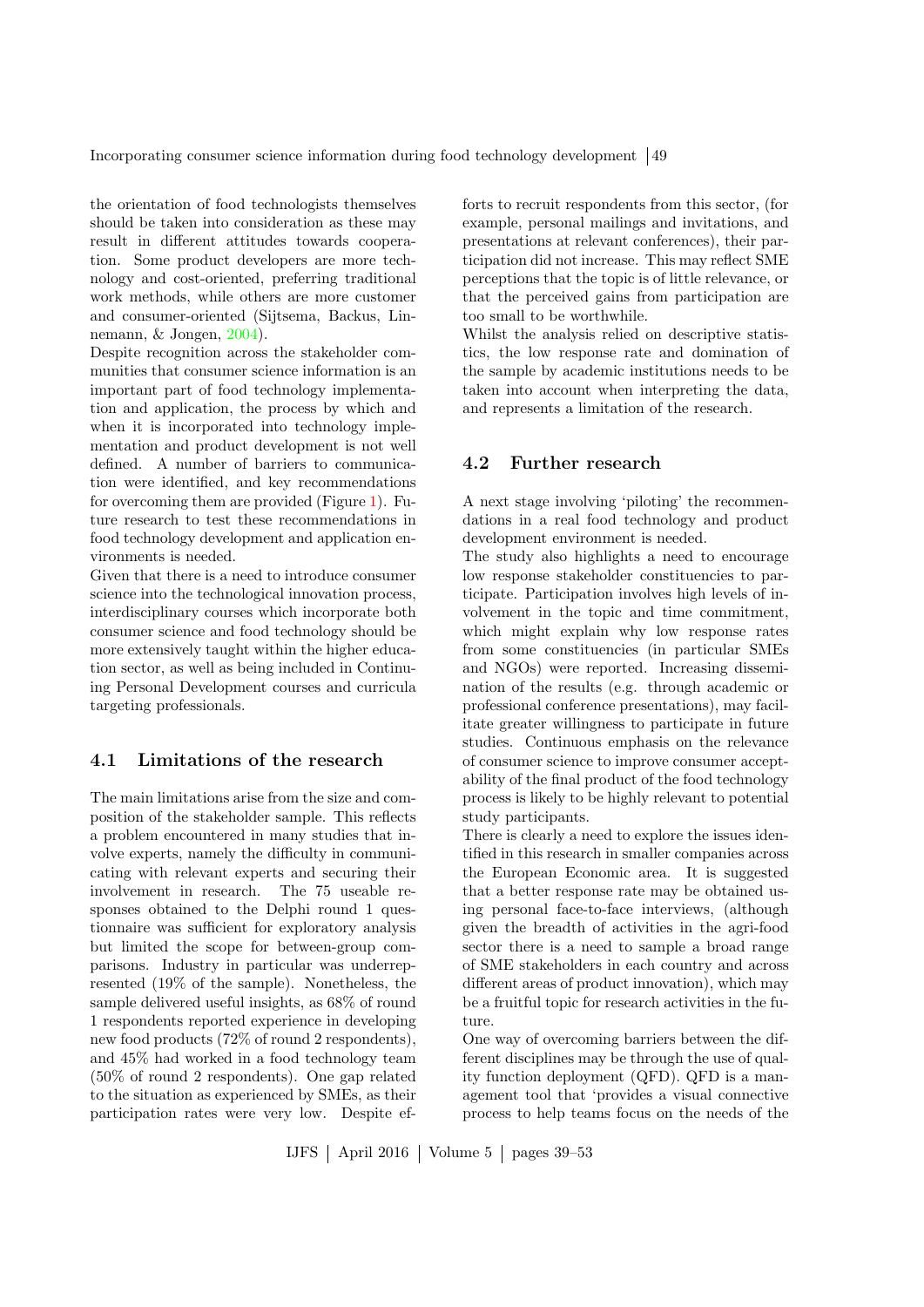50 Raley et al.

customers throughout the total development cycle of a product or process' (Bouchereau & Rowlands, [2000\)](#page-11-9). Through its application, customer needs are translated into technical requirements for different stages of product development. It has been observed that the application of QFD potentially reduces barriers between different areas of production (Chan & Wu, [2002\)](#page-11-10). QFD may allow internal organizational communication to transcend barriers. In particular when applied research is being considered, further research into the relevance of QFD in the agrifood sector may be relevant.

# 5 Conclusions

The need to consider consumer preferences and priorities early in the product development process was identified as a priority. Despite recognition that consumer science information is an important part of food technology development, more defined processes regarding incorporation of consumer science information into product development are needed. Education and organizational structuring need to address the issue of cross-disciplinary research if more effective use of consumer science information is to be made.

# Acknowledgements

We would like to thank the European Commission for funding this research through the Framework Program 7 project Connect4Action, Grant Agreement number 289023. We are indebted to everyone who participated in the Delphi study and to project partners for their valuable contributions.

# References

- <span id="page-11-4"></span>Bettman, J. R., Luce, M. F., & Payne, J. W. (1998). Constructive consumer choice processes. Journal of Consumer Research, 25 (3), 187–217. doi[:10.1086/209535](http://dx.doi.org/10.1086/209535)
- <span id="page-11-9"></span>Bouchereau, V. & Rowlands, H. (2000). Methods and techniques to help quality function deployment (QFD). Benchmarking: An International Journal,  $7(1)$ , 8-20. doi[:10.1108/](http://dx.doi.org/10.1108/14635770010314891) [14635770010314891](http://dx.doi.org/10.1108/14635770010314891)
- <span id="page-11-10"></span>Chan, L. K. & Wu, M. L. (2002). Quality function deployment: a literature review. European Journal of Operational Research,  $143(3)$ , 463-497. doi[:10 . 1016 / S0377 -](http://dx.doi.org/10.1016/S0377-2217(02)00178-9) [2217\(02\)00178-9](http://dx.doi.org/10.1016/S0377-2217(02)00178-9)
- <span id="page-11-2"></span>Costa, A. I. A. & Jongen, W. M. F. (2006). New insights into consumer-led food product development. Trends in Food Science & Technology,  $17(8)$ ,  $457-465$ , doi: $10.1016$ /j.tifs. [2006.02.003](http://dx.doi.org/10.1016/j.tifs.2006.02.003)
- <span id="page-11-1"></span>Costa-Font, M., Gil, J. M., & Traill, W. B. (2008). Consumer acceptance, valuation of and attitudes towards genetically modified food: review and implications for food policy. Food Policy,  $33(2)$ ,  $99-111$ . doi:10. [1016/j.foodpol.2007.07.002](http://dx.doi.org/10.1016/j.foodpol.2007.07.002)
- <span id="page-11-3"></span>David, K. & Thompson, P. B. (2011). What can nanotechnology learn from biotechnology?: Social and ethical lessons for nanoscience from the debate over agrifood biotechnology and GMOs. Academic Press.
- <span id="page-11-0"></span>FAO. (1996). Rome Declaration and World Food Summit Plan of Action. Rome. Retrieved from [www. fao.org/docrep/003/X8346E/](www.fao.org/docrep/003/X8346E/x8346e02.htm#P1-10) [x8346e02.htm#P1-10](www.fao.org/docrep/003/X8346E/x8346e02.htm#P1-10)
- <span id="page-11-8"></span>Fischer, A. R. H., de Jong, A. E. I., de Jonge, R., Frewer, L. J., & Nauta, M. J. (2005). Improving food safety in the domestic environment: the need for a transdisciplinary approach. Risk Analysis,  $25(3)$ , 503-517. doi[:10.1111/j.1539-6924.2005.00618.x](http://dx.doi.org/10.1111/j.1539-6924.2005.00618.x)
- <span id="page-11-5"></span>Frewer, L. J., Bergmann, K., Brennan, M., Lion, R., Meertens, R., Rowe, G., . . . Vereijken, C. (2011). Consumer response to novel agri-food technologies: implications for predicting consumer acceptance of emerging food technologies. Trends in Food Science & Technology,  $22(8)$ , 442-456. doi[:10.](http://dx.doi.org/10.1016/j.tifs.2011.05.005) [1016/j.tifs.2011.05.005](http://dx.doi.org/10.1016/j.tifs.2011.05.005)
- <span id="page-11-7"></span>Frewer, L. J., Fischer, A. R. H., Wentholt, M. T. A., Marvin, H. J. P., Ooms, B. W., Coles, D., & Rowe, G. (2011). The use of Delphi methodology in agrifood policy development: Some lessons learned. Technological Forecasting and Social Change, 78 $(9, S1), 1514-1525.$  doi:10 . 1016 / j. [techfore.2011.05.005](http://dx.doi.org/10.1016/j.techfore.2011.05.005)
- <span id="page-11-6"></span>Frewer, L. J., Gupta, N., George, S., Fischer, A. R. H., Giles, E. L., & Coles, D. (2014). Consumer attitudes towards nanotechnolo-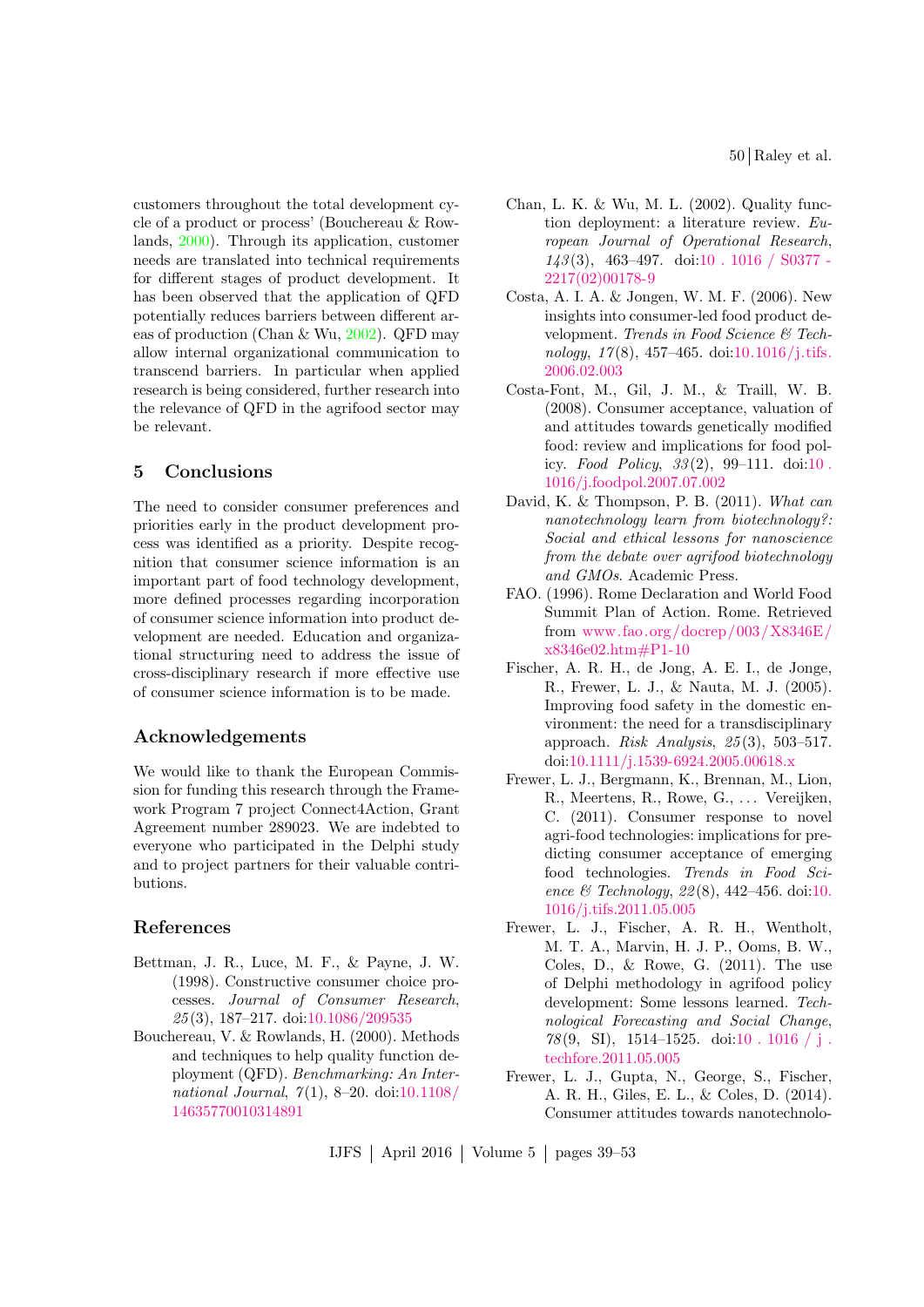# Type of information required

- Consumer concerns and preferences about technological processes
- Consumer concerns and preferences regarding product design  $\bullet$
- Benefits and risks arising from the technology and products  $\bullet$

# **Overcoming communication barriers**

- Consumer science information needs to be 'translated' to provide information which is relevant to product developers
- Interdisciplinary research needs to be institutionally recognised as providing an important contribution to product development
- Resources need to be allocated to interdisciplinary research including equipping practitioners to gain insight into the work of other disciplines.
- Researchers from different disciplines need to meet and discuss relevant issues throughout the development project, and work jointly on aspects of the project where beneficial.

# When in product development is communication needed?

- Ensure delivery of consumer science information is provided early enough in the technology development process to influence product design:
	- Before starting to develop a new product (but after the implications of an enabling technology have been identified)
	- Before marketing activity starts
	- After the 1<sup>st</sup> generation of products has entered the market.

# Increasing the relevance of consumer science information when appropriate

- The results of consumer science research must be concrete and presented in such a way as to be incorporated into new technology development and product design
- The outputs provided by consumer scientists need to be precisely specified by food technologists and/or the wider development team.

<span id="page-12-0"></span>Figure 1: Key recommendations regarding the inclusion of consumer science information in food technology innovation processes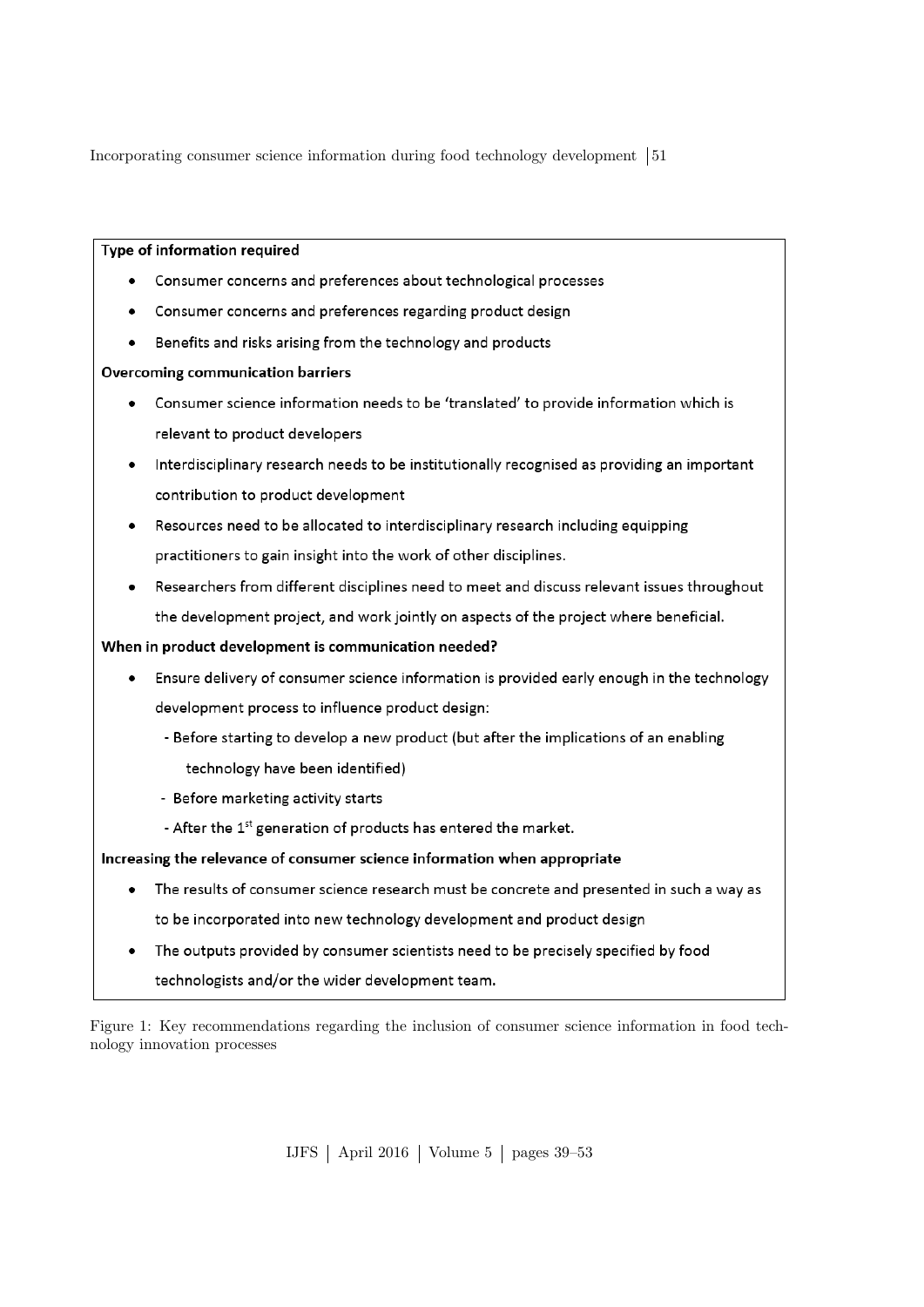gies applied to food production. Trends in Food Science & Technology,  $40(2)$ , 211-225. doi[:10.1016/j.tifs.2014.06.005](http://dx.doi.org/10.1016/j.tifs.2014.06.005)

- <span id="page-13-4"></span>Frewer, L. J., van der Lans, I. A., Fischer, A. R. H., Reinders, M. J., Menozzi, D., Zhang, X., . . . Zimmermann, K. L. (2013). Public perceptions of agri-food applications of genetic modification - a systematic review and meta-analysis. Trends in Food Science & Technology, 30(2), 142-152. doi[:10.1016/j.tifs.2013.01.003](http://dx.doi.org/10.1016/j.tifs.2013.01.003)
- <span id="page-13-3"></span>Gaskell, G., Allum, N., Wagner, W., Kronberger, N., Torgersen, H., Hampel, J., & Bardes, J. (2004). GM foods and the misperception of risk perception. Risk Analysis, 24 (1), 185– 194. doi[:10.1111/j.0272-4332.2004.00421.x](http://dx.doi.org/10.1111/j.0272-4332.2004.00421.x)
- <span id="page-13-2"></span>Gibson, G. R., Probert, H. M., Van Loo, J., Rastall, R. A., & Roberfroid, M. B. (2004). Dietary modulation of the human colonic microbiota: updating the concept of prebiotics. Nutrition Research Reviews, 17 (2), 259–275. doi[:10.1079/NRR200479](http://dx.doi.org/10.1079/NRR200479)
- <span id="page-13-16"></span>Gordon, T. & Pease, A. (2006). RT Delphi: an efficient, 'round-less' almost real time Delphi method. Technological Forecasting and Social Change, 73 (4), 321–333.
- <span id="page-13-5"></span>Gupta, N., Fischer, A. R. H., & Frewer, L. J. (2012). Socio-psychological determinants of public acceptance of technologies: a review. Public Understanding of Science, 21(7), 782–795. doi[:10.1177/0963662510392485](http://dx.doi.org/10.1177/0963662510392485)
- <span id="page-13-9"></span>Henson, S. (1995). Demand-side constraints on the introduction of new food technologies - the case of food irradiation. Food Policy,  $20(2)$ , 111–127. doi[:10.1016/0306-9192\(95\)](http://dx.doi.org/10.1016/0306-9192(95)00020-F) [00020-F](http://dx.doi.org/10.1016/0306-9192(95)00020-F)
- <span id="page-13-14"></span>Jacobsen, L. F., Grunert, K. G., Sondergaard, H. A., Steenbekkers, B., Dekker, M., & Lahteenmaki, L. (2014). Improving internal communication between marketing and technology functions for successful new food product development. Trends in Food Science & Technology,  $37(2)$ , 106-114. doi[:10.1016/j.tifs.2014.03.005](http://dx.doi.org/10.1016/j.tifs.2014.03.005)
- <span id="page-13-12"></span>Kleijnen, M., Lee, N., & Wetzels, M. (2009). An exploration of consumer resistance to innovation and its antecedents. Journal of Economic Psychology,  $30(3)$ ,  $344-357$ . doi[:10.](http://dx.doi.org/10.1016/j.joep.2009.02.004) [1016/j.joep.2009.02.004](http://dx.doi.org/10.1016/j.joep.2009.02.004)
- <span id="page-13-15"></span>Linstone, H. A., Turoff, M. et al. (1975). The Delphi method: Techniques and applications. Addison-Wesley Reading, MA.
- <span id="page-13-7"></span>Macnaghten, P. (2014). Nanotechnology, risk and public perceptions. In In pursuit of nanoethics (pp. 167–181). Springer.
- <span id="page-13-6"></span>Macoubrie, J. (2004). Public perceptions about nanotechnology: Risks, benefits and trust. Journal of Nanoparticle Research,  $6(4)$ , 395–405.
- <span id="page-13-1"></span>Mussatto, S. I. & Mancilha, I. M. (2007). Nondigestible oligosaccharides: a review. Carbohydrate polymers,  $68(3)$ , 587–597.
- <span id="page-13-0"></span>Rendueles, E., Omer, M. K., Alvseike, O., Alonso-Calleja, C., Capita, R., & Prieto, M. (2011). Microbiological food safety assessment of high hydrostatic pressure processing: a review. LWT–Food Science and Technology, 44 (5), 1251–1260. doi[:10.1016/](http://dx.doi.org/10.1016/j.lwt.2010.11.001) [j.lwt.2010.11.001](http://dx.doi.org/10.1016/j.lwt.2010.11.001)
- <span id="page-13-13"></span>Ronteltap, A., van Trijp, J. C. M., Renes, R. J., & Frewer, L. J. (2007). Consumer acceptance of technology-based food innovations: lessons for the future of nutrigenomics.  $Appetite, \frac{49(1), 1-17. \text{doi: } 10.1016}{$ [j.appet.2007.02.002](http://dx.doi.org/10.1016/j.appet.2007.02.002)
- <span id="page-13-10"></span>Schutz, H. G., Bruhn, C. M., & Diazknauf, K. V. (1989). Consumer attitude toward irradiated foods - effects of labeling and benefits information. Food Technology,  $43(10)$ , 80– 86.
- <span id="page-13-11"></span>Shim, S.-M., Seo, S. H., Lee, Y., Moon, G.-I., Kim, M.-S., & Park, J.-H. (2011). Consumers' knowledge and safety perceptions of food additives: evaluation on the effectiveness of transmitting information on preservatives. Food Control, 22 (7), 1054– 1060. doi[:10.1016/j.foodcont.2011.01.001](http://dx.doi.org/10.1016/j.foodcont.2011.01.001)
- <span id="page-13-8"></span>Siegrist, M., Keller, C., Kastenholz, H., Frey, S.,  $& \text{Wiek}, A. (2007). \text{Lavpeople's and ex-}$ perts' perception of nanotechnology hazards. Risk Analysis,  $27(1)$ , 59-69. doi[:10.](http://dx.doi.org/10.1111/j.1539-6924.2006.00859.x) [1111/j.1539-6924.2006.00859.x](http://dx.doi.org/10.1111/j.1539-6924.2006.00859.x)
- <span id="page-13-17"></span>Sijtsema, S. J., Backus, G. B. C., Linnemann, A. R., & Jongen, W. M. F. (2004). Consumer orientation of product developers and their product perception compared to that of consumers. Trends in Food Science  $& Technology, 15(10), 489-497. \text{ doi:10}.$ [1016/j.tifs.2004.03.004](http://dx.doi.org/10.1016/j.tifs.2004.03.004)